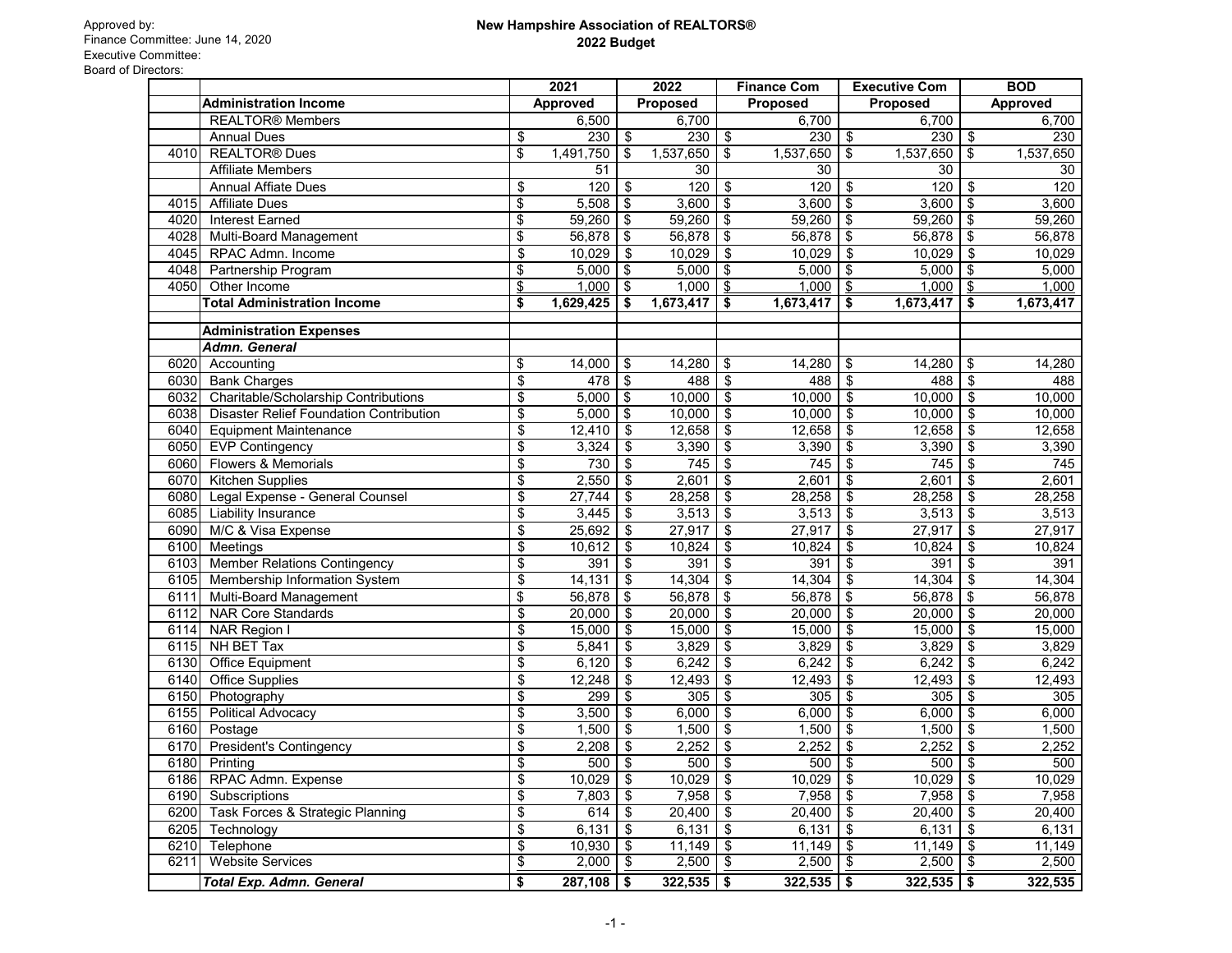|      |                                                | 2021                  |                            | 2022            |                            | <b>Finance Com</b> | <b>Executive Com</b> |                            | <b>BOD</b>      |
|------|------------------------------------------------|-----------------------|----------------------------|-----------------|----------------------------|--------------------|----------------------|----------------------------|-----------------|
|      | <b>Admn. Facilities</b>                        | <b>Approved</b>       |                            | <b>Proposed</b> |                            | <b>Proposed</b>    | Proposed             |                            | <b>Approved</b> |
| 6225 | <b>Annual Lease</b>                            | \$<br>73,511          | $\boldsymbol{\mathsf{S}}$  | 73,795          | $\boldsymbol{\mathsf{S}}$  | 73,795             | \$<br>73,795         | \$                         | 73,795          |
| 6226 | CAM, Insurance & Taxes                         | \$<br>35,792          | \$                         | 36,139          | $\frac{1}{2}$              | 36,139             | \$<br>36,139         | \$                         | 36,139          |
| 6227 | <b>Conference Room Rental</b>                  | \$<br>375             | \$                         | 500             | $\boldsymbol{\mathsf{\$}}$ | 500                | \$<br>500            | \$                         | 500             |
| 6230 | Insurance                                      | \$<br>2,014           | \$                         | 2,054           | \$                         | 2,054              | \$<br>2,054          | \$                         | 2,054           |
| 6240 | <b>Janitorial Service</b>                      | \$<br>6,960           | \$                         | 7,099           | \$                         | 7,099              | \$<br>7,099          | \$                         | 7,099           |
| 6290 | Utilities - Electric                           | \$<br>7,548           | $\frac{1}{2}$              | 7,699           | \$                         | 7,699              | \$<br>7,699          | \$                         | 7,699           |
|      | <b>Total Exp. Admn. Facilities</b>             | \$<br>126,200         | \$                         | 127,286         | \$                         | 127,286            | \$<br>127,286        | \$                         | 127,286         |
|      | Admn. Staff                                    |                       |                            |                 |                            |                    |                      |                            |                 |
| 6362 | Administrative                                 | \$<br>10,609          | \$                         | 11,036          | $\frac{1}{2}$              | 11,036             | \$<br>11,036         | \$                         | 11,036          |
| 6364 | <b>Compensation and Benefits</b>               | \$<br>711,832         | $\frac{1}{2}$              | 553,597         | \$                         | 553,597            | \$<br>553,597        | \$                         | 553,597         |
|      | <b>GAD</b> contigency                          |                       |                            |                 | \$                         | 75,000             | \$<br>75,000         | \$                         | 75,000          |
|      | <b>Total Exp. Admn. Staff</b>                  | \$<br>722,441         | \$                         | 564,633         | \$                         | 639,633            | \$<br>639,633        | \$                         | 639,633         |
|      | <b>Admn. Travel</b>                            |                       |                            |                 |                            |                    |                      |                            |                 |
| 6440 | Travel - EVP                                   | \$<br>13,467          | $\boldsymbol{\mathsf{\$}}$ | 13,712          | $\frac{1}{2}$              | 13,712             | \$<br>13,712         | \$                         | 13,712          |
| 6445 | <b>Travel - Federal Political Coordinators</b> | \$<br>1,250           | $\overline{\mathbf{3}}$    | 1,400           | \$                         | 1,400              | \$<br>1,400          | $\boldsymbol{\mathsf{\$}}$ | 1,400           |
| 6447 | Travel - First Vice President                  | \$<br>5,000           | $\sqrt[6]{3}$              | 5,101           | \$                         | 5,202              | \$<br>5,202          | $\boldsymbol{\mathsf{S}}$  | 5,202           |
| 6460 | <b>Travel - General Counsel</b>                | \$<br>2,682           | \$                         | 2,736           | $\boldsymbol{\mathsf{\$}}$ | 2,736              | \$<br>2,736          | $\boldsymbol{\mathsf{\$}}$ | 2,736           |
| 6462 | <b>Travel - Local Board Meetings</b>           | \$<br>1,792           | \$                         | 1,828           | $\boldsymbol{\theta}$      | 1,828              | \$<br>1,828          | \$                         | 1,828           |
| 6465 | <b>Travel - Member Hospitality</b>             | \$<br>5,000           | \$                         | 5,000           | \$                         | 5,000              | \$<br>5,000          | \$                         | 5,000           |
| 6470 | <b>Travel - NAR Directors</b>                  | \$<br>7,018           | $\sqrt[6]{3}$              | 7,158           | $\boldsymbol{\mathsf{\$}}$ | 7,158              | \$<br>7,158          | \$                         | 7,158           |
| 6495 | Travel - NAR Political Involvement Committee   | \$<br>1,723           | $\sqrt[6]{3}$              | 1,756           | \$                         | 1,756              | \$<br>1,756          | \$                         | 1,756           |
| 6500 | Travel - NERC Program                          | \$<br>3,105           | $\sqrt[6]{3}$              | 3,105           | $\boldsymbol{\mathsf{\$}}$ | 3,105              | \$<br>3,105          | \$                         | 3,105           |
| 6510 | <b>Travel - President</b>                      | \$<br>17,018          | \$                         | 17,454          | $\frac{1}{2}$              | 17,454             | \$<br>17,454         | \$                         | 17,454          |
| 6520 | Travel - President-Elect                       | \$<br>9,134           | \$                         | 9,356           | \$                         | 9,356              | \$<br>9,356          | \$                         | 9,356           |
| 6525 | Travel - Public Policy Chair                   | \$<br>3,000           | \$                         | 3,060           | $\boldsymbol{\theta}$      | 3,060              | \$<br>3,060          | \$                         | 3,060           |
| 6530 | Travel - Staff Mgmt. Travel                    | \$<br>17,580          | \$                         | 17,580          | $\frac{1}{2}$              | 17,580             | \$<br>17,580         | \$                         | 17,580          |
| 6540 | <b>Travel - Treasurer</b>                      | \$<br>5,100           | \$                         | 5,202           | $\boldsymbol{\theta}$      | 5,202              | \$<br>5,202          | $\overline{\mathbf{e}}$    | 5,202           |
|      | <b>Total Exp. Admn. Travel</b>                 | \$<br>92,869          | \$                         | 94,448          | \$                         | 94,549             | \$<br>94,549         | \$                         | 94,549          |
|      | <b>Total Admn. Income</b>                      | \$<br>1,629,425       | \$                         | 1,673,417       | \$                         | 1,673,417          | \$<br>1,673,417      | \$                         | 1,673,417       |
|      | <b>Total Admn. Expenses</b>                    | \$<br>(1,228,618)  \$ |                            | (1, 108, 902)   | $\boldsymbol{\mathsf{s}}$  | (1, 184, 003)      | \$<br>(1, 184, 003)  | \$                         | (1, 184, 003)   |
|      |                                                | \$<br>400,807         | \$                         | 564,515         | \$                         | 489,414            | \$<br>489,414        | $\sqrt[6]{2}$              | 489,414         |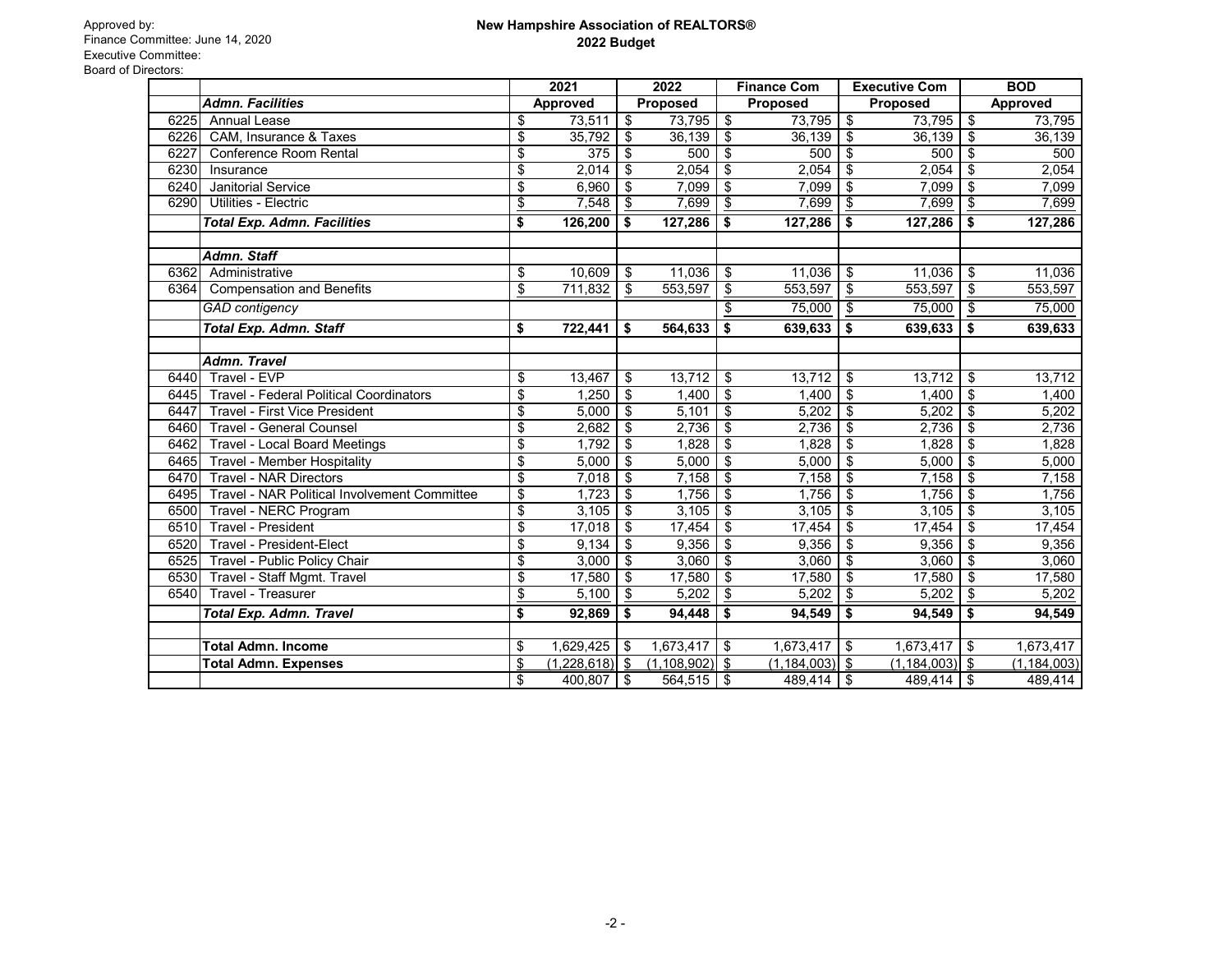|      |                                          | 2021             |                     | 2022                       |                 | <b>Finance Com</b> |                 | <b>Executive Com</b>      |                 |               | <b>BOD</b>      |
|------|------------------------------------------|------------------|---------------------|----------------------------|-----------------|--------------------|-----------------|---------------------------|-----------------|---------------|-----------------|
|      | <b>Program Income</b>                    |                  | <b>Approved</b>     |                            | <b>Proposed</b> |                    | <b>Proposed</b> |                           | <b>Proposed</b> |               | <b>Approved</b> |
| 4506 | Attorney REALTOR® Wkshop-Risk Reduction  | \$               | 8,750               | \$                         | 8,750           | \$                 | 8,750           | \$                        | 8,750           | \$            | 8,750           |
| 4507 | <b>Education Symposium</b>               | \$               | 22,000              | \$                         | 22,000          | \$                 | 22,000          | \$                        | 22,000          | \$            | 22,000          |
| 4530 | <b>Fall Conference</b>                   | \$               | 45,500              | \$                         | 45,500          | \$                 | 45,500          | \$                        | 45,500          | \$            | 45,500          |
| 4600 | Installation                             | \$               | 8,000               | \$                         | 8,000           | \$                 | 8,000           | \$                        | 8,000           | \$            | 8,000           |
| 4604 | Leadership Symposium                     | \$               | 6,000               | \$                         | 6,000           | \$                 | 6,000           | \$                        | 6,000           | \$            | 6,000           |
| 4614 | <b>NAR Designation Courses</b>           | \$               | 29,880              | \$                         | 29,880          | \$                 | 29,880          | \$                        | 29,880          | \$            | 29,880          |
| 4620 | Prof. Std. Med. Training - NHAR          | \$               | 1,500               | \$                         | 1,500           | \$                 | 1,500           | \$                        | 1,500           | \$            | 1,500           |
| 4630 | Prof. Standards Workshop                 | $\underline{\$}$ | 21,600              | \$                         | 21,600          | \$                 | 21,600          | $\boldsymbol{\theta}$     | 21,600          | $\frac{1}{2}$ | 21,600          |
|      | <b>Total Program Income</b>              | \$               | 143,230             | \$                         | 143,230         | \$                 | 143,230         | \$                        | 143,230         | \$            | 143,230         |
|      | <b>Program Expenses</b>                  |                  |                     |                            |                 |                    |                 |                           |                 |               |                 |
| 6610 | Affiliate Forum/Honor Society            | \$               | 100                 | \$                         | 100             | \$                 | 100             | \$                        | 100             | \$            | 100             |
| 6615 | Attorney REALTOR® Wkshop-Risk Reduction  | \$               | 9,350               | \$                         | 9,350           | \$                 | 9,350           | $\frac{1}{2}$             | 9,350           | \$            | 9,350           |
| 6618 | <b>Communications Committee</b>          | \$               | 148,000             | \$                         | 144,000         | $\frac{1}{2}$      | 144,000         | $\frac{1}{2}$             | 144,000         | \$            | 144,000         |
| 6624 | <b>EO</b> Forum                          | \$               | 5,500               | \$                         | 5,500           | \$                 | 5,500           | \$                        | 5,500           | \$            | 5,500           |
| 6625 | <b>Education Symposium</b>               | \$               | 25,300              | \$                         | 25,300          | \$                 | 25,300          | \$                        | 25,300          | \$            | 25,300          |
| 6640 | <b>Fall Convention</b>                   | \$               | 153,050             | \$                         | 153,050         | \$                 | 153,050         | \$                        | 153,050         | \$            | 153,050         |
| 6742 | Forms                                    | \$               | 52,000              | \$                         | 109,250         | \$                 | 109,250         | \$                        | 109,250         | \$            | 109,250         |
| 6749 | Good Neighbor Award Program              | \$               | 5,500               | \$                         | 5,500           | \$                 | 5,500           | \$                        | 5,500           | \$            | 5,500           |
| 6760 | <b>Honor Society</b>                     | \$               | 1,400               | \$                         | 1,400           | \$                 | 1,400           | \$                        | 1,400           | \$            | 1,400           |
| 6765 | Installation                             | \$               | 8,000               | \$                         | 8,000           | \$                 | 8,000           | \$                        | 8,000           | \$            | 8,000           |
| 6780 | Leadership Conference                    | \$               | 5,500               | \$                         | 5,500           | \$                 | 5,500           | \$                        | 5,500           | \$            | 5,500           |
| 6782 | Leadership Development Program           | \$               | 25,000              | $\frac{1}{2}$              | 5,500           | \$                 | 5,500           | \$                        | 5,500           | \$            | 5,500           |
| 6785 | Leadership Symposium                     | \$               | 23,000              | $\frac{1}{2}$              | 23,000          | \$                 | 23,000          | $\boldsymbol{\theta}$     | 23,000          | \$            | 23,000          |
| 6788 | <b>Legal Committee</b>                   | \$               | 2,600               | \$                         | 2,600           | \$                 | 2,600           | \$                        | 2,600           | \$            | 2,600           |
| 6790 | Legal Services/Legal Committee           | \$               | 32,000              | \$                         | 32,000          | \$                 | 32,000          | \$                        | 32,000          | \$            | 32,000          |
| 6815 | New Hampshire Housing Finance Authority  | \$               | 1,000               | \$                         | 1,000           | \$                 | 1,000           | \$                        | 1,000           | \$            | 1,000           |
| 6817 | NH REALTORS <sup>®</sup> YPN Sponsorship | \$               | 1,000               | \$                         | 1,000           | \$                 | 1,000           | \$                        | 1,000           | \$            | 1,000           |
| 6818 | <b>NAR Designation Courses</b>           | \$               | 25,000              | \$                         | 25,000          | \$                 | 25,000          | \$                        | 25,000          | \$            | 25,000          |
| 6827 | Prof. Development Committee              | \$               | 1,500               | \$                         | 1,500           | \$                 | 1,500           | \$                        | 1,500           | \$            | 1,500           |
| 6840 | Prof. Std. Med. Training - NHAR          | \$               | 5,510               | \$                         | 5,510           | \$                 | 5,510           | \$                        | 5,510           | \$            | 5,510           |
| 6845 | Prof. Std. Med. Training - NAR           | \$               | 2,000               | \$                         | 2,000           | \$                 | 2,000           | \$                        | 2,000           | \$            | 2,000           |
| 6850 | Prof. Standards Workshop                 | \$               | 38,601              | \$                         | 38,601          | \$                 | 38,601          | $\boldsymbol{\theta}$     | 38,601          | \$            | 38,601          |
| 6860 | <b>Public Policy Committee</b>           | \$               | 58,000              | \$                         | 92,900          | \$                 | 92,900          | $\boldsymbol{\mathsf{S}}$ | 92,900          | \$            | 92,900          |
| 6870 | <b>Public Policy Retreat</b>             | \$               | 1,800               | \$                         | 1,800           | \$                 | 1,800           | \$                        | 1,800           | \$            | 1,800           |
| 6880 | REALTOR <sup>®</sup> of the Year         | \$               | 4,450 $\frac{1}{3}$ |                            | 4,500           | - \$               | 4,500           | \$                        | 4,500           | \$            | 4,500           |
| 6882 | <b>Sustainability Working Group</b>      | $\frac{1}{2}$    | 1,500               | \$                         | 1,500           | \$                 | 1,500           | \$                        | 1,500           | \$            | 1,500           |
|      | <b>Total Program Expenses</b>            | \$               | 636,661             | \$                         | 705,361         | \$                 | 705,361         | \$                        | 705,361         | \$            | 705,361         |
|      |                                          |                  |                     |                            |                 |                    |                 |                           |                 |               |                 |
|      | <b>Total Program Income</b>              | \$               | 143,230             | $\boldsymbol{\mathsf{\$}}$ | 143,230         | $\sqrt[6]{3}$      | $143,230$   \$  |                           | 143,230         | \$            | 143,230         |
|      | <b>Total Program Expenses</b>            | $\frac{1}{2}$    | $(636, 661)$ \$     |                            | $(705, 361)$ \$ |                    | $(705, 361)$ \$ |                           | (705, 361)      | $\frac{1}{2}$ | (705, 361)      |
|      |                                          | \$               | $(493, 431)$ \$     |                            | $(562, 131)$ \$ |                    | (562,131)  \$   |                           | $(562, 131)$ \$ |               | (562, 131)      |